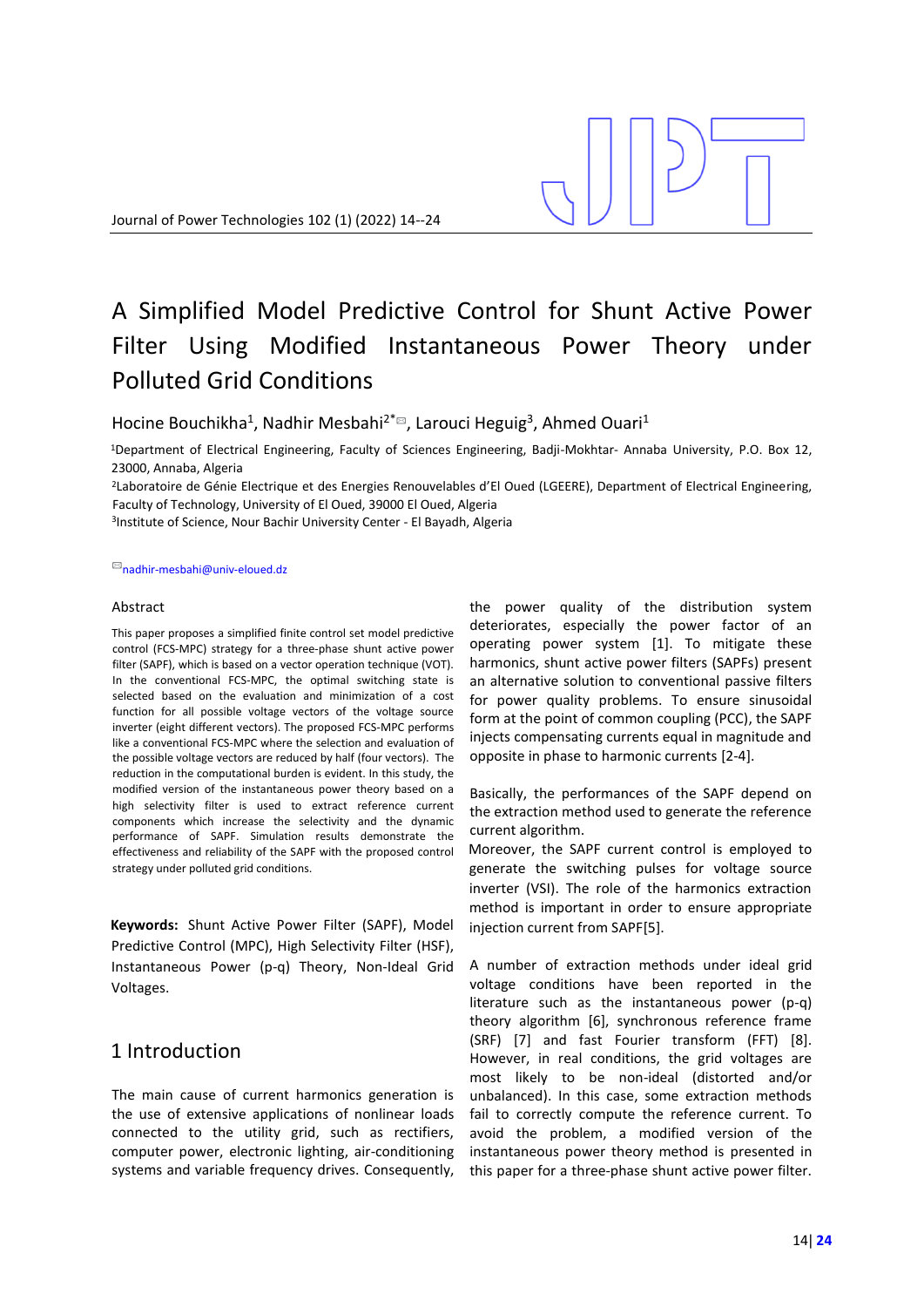

### Journal of Power Technologies 102 (1) (2022) 15--24

In this scheme high selectivity filters (HSF) have been selected instead of the classical extraction filters (low pass filters). With this method the total harmonic distortion (THD) of the grid currents is reduced, improving its quality [1,9].

In the literature, several current control methods for SAPF have been proposed in the past. They are hysteresis [10], repetitive [11], sliding mode control [12], optimal control and model predictive control (MPC) [13]. In comparison, predictive control schemes can provide better dynamic response with high accurate current control in a transient state. In addition, control can be directly applied to the SAPF without needing an external modulator[14].

Model predictive control can be classified into three categories: 1) Continuous-control-set model predictive control (CCS-MPC) or 2) finite-control-set model predictive control (FCS-MPC) and 3) deadbeat predictive control [15]. To implement FCS-MPC it is necessary to obtain a discrete time model of the SAPF. Its characterized by a limited number of switching states, to predict future behavior of the SAPF current in each sampling period. However, the main disadvantage is its high calculation burden.

The vector operation technique (VOT) can be used to reduce the calculation burden. This technique has the advantage that only two phase-legs are switching at high frequency, reducing the switching losses and also avoiding cross-coupling between controllers [16, 17]. The principle of VOT is that, for each sector, the number of possible voltage vectors to be considered can be reduced by half. Furthermore, in each sector, only two phase-legs are switching at high frequency while the remaining phase-leg is maintained at a constant DC-voltage value during this interval.

In contrast to other publications[16,17], this work presents a control for a three-phase SAPF using FCS-MPC with vector operation technique and a modified (p–q) method for computing reference current. This paper is organized as follows. Section 2 presents a model of the SAPF system. Section 3 describes the algorithm of FSC-MPC with VOT in  $(\alpha - \beta)$  frame considering the discrete-time mathematical model of the three-phase SAPF system. Section 4 details the modified (p–q) scheme for generating the current reference. Then, the results of the simulation investigations in various cases are given in Section 5 and the conclusion is summarized in Section 6.

## 2 Modeling of three-phase SAPF

The circuit configuration of the proposed three-phase SAPF model is illustrated in Figure 1. The SAPF is connected at the point of common coupling between the three-phase grid and nonlinear load. A threephase diode bridge rectifier, feeding series connected  *and*  $*L*$  *elements, is used as nonlinear load.* 



*Figure 1: Main topology of three-phase two-level SAPF*

The grid voltages and current are denoted as  $v_s$  and  $i_s$ respectively. Grid impedance is modeled as the connection of  $R_s$  and  $L_s$  .  $i_{La}$  ,  $i_{Lb}$  and  $i_{Lc}$  represent the load currents, and the compensating currents injected by the SAPF are labelled as  $i_{fa}$ ,  $i_{fb}$  and  $i_{fc}$ . *C* is the capacitance of the voltage source inverter DC-side capacitor.

According to the Kirchhoff law, the mathematical model of the SAPF in the (*abc*) frame can be expressed as:

$$
L_f \frac{di_{fa}}{dt} + R_f i_{fa} = v_{fa} - v_{sa}
$$
 (1)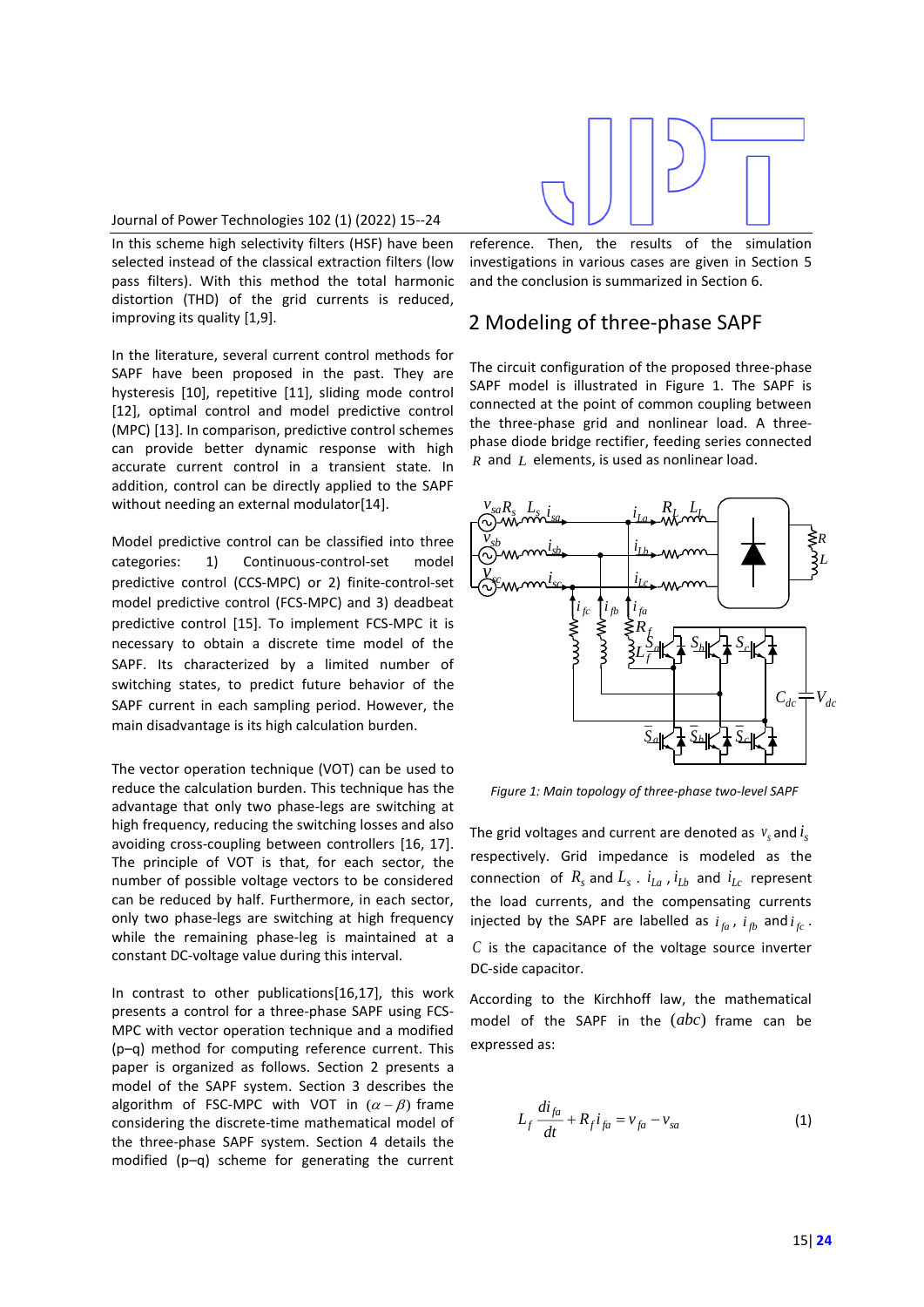Journal of Power Technologies 102 (1) (2022) 16--24

$$
L_f \frac{di_{fb}}{dt} + R_f i_{fb} = v_{fb} - v_{sb}
$$
 (2)

$$
L_f \frac{di_{fc}}{dt} + R_f i_{fc} = v_{fc} - v_{sc}
$$
 (3)

The space voltage vector of SAPF structure is defined as:

$$
v_f = \frac{2}{3}(v_{fa} + av_{fb} + a^2 v_{fc})
$$
 (4)

where  $a = e^{j(2\pi/3)}$  is the rotation factor.

Considering all possible combinations of the gating signals  $S_a$  ,  $S_b$  , and  $S_c$  , eight voltage vectors are obtained, as shown in Table 1. Note that  $V_0$  and $V_7$ are zero voltage vectors.

*Table 1: Switching states and voltage vectors*

| $S_a$ | $S_b$ | $S_c$ | $v_f$                                                    |
|-------|-------|-------|----------------------------------------------------------|
| O     | ŋ     | U     | $V_0 = 0$                                                |
| 1     | 0     | 0     | $V_1 = \frac{2}{3} V_{dc}$                               |
| 1     | 1     | n     | $V_2 = \frac{1}{3}V_{dc} + j\frac{\sqrt{3}}{3}V_{dc}$    |
| O     | 1     | ი     | $V_3 = -\frac{1}{3}V_{dc} + j\frac{\sqrt{3}}{3}V_{dc}$   |
| n     | 1     | 1     | $V_4 = -\frac{2}{3}V_{dc}$                               |
| 0     | 0     | 1     | $V_5 = -\frac{1}{3}V_{dc} - j\frac{\sqrt{3}}{3}V_{dc}$   |
| 1     | 0     | 1     | $V_6 = \frac{1}{3} V_{dc} - j \frac{\sqrt{3}}{3} V_{dc}$ |
| 1     | 1     | 1     | $V_7 = 0$                                                |

The mathematical model dynamics are then represented in the  $(\alpha - \beta)$  orthogonal coordinates as:

$$
L_f \frac{di_{f\alpha}}{dt} + R_f i_{f\alpha} = v_{f\alpha} - v_{s\alpha} \tag{5}
$$

$$
L_f \frac{di_{f\beta}}{dt} + R_f i_{f\beta} = v_{f\beta} - v_{s\beta}
$$
 (6)

# 3 Finite control set model predictive current control

The finite control set MPC involves two main steps: 1) predicting control variables for all admissible switching states of the inverter; and 2) evaluating the predicted values in a cost function and determining the state that minimizes the cost function. The cost function is composed of the errors between references and predicted control variables. This work considers a cost function for SAPF current control [18].

### *3.1. Discrete-time predictive model*

The discrete-time model of the SAPF current dynamics for a sampling time  $T_s$  represents the predictive model. It will be used to predict the future value of SAPF currents considering all voltage vectors. Considering *<sup>a</sup>* -phase current, one may approximate its changing rate by:

$$
\frac{di_{fa}}{dt} \approx \frac{i_{fa}(k+1) - i_{fa}(k)}{T_s} \tag{7}
$$

where  $i_{fa}(k+1)$  and  $i_{fa}(k)$  are the sampled currents at the  $k+1$  and  $k$  instants, respectively. The predicted filter current at the next sampling instant, which is calculated by discretizing (1), is given by the following:

$$
L_f \left( \frac{i_{fa}(k+1) - i_{fa}(k)}{T_s} \right) + R_f i_{fa}(k) = v_{fa}(k) - v_{sa}(k)
$$
\n(8)

Simplify (8), the predictive current at  $k+1$  instant is given as follows: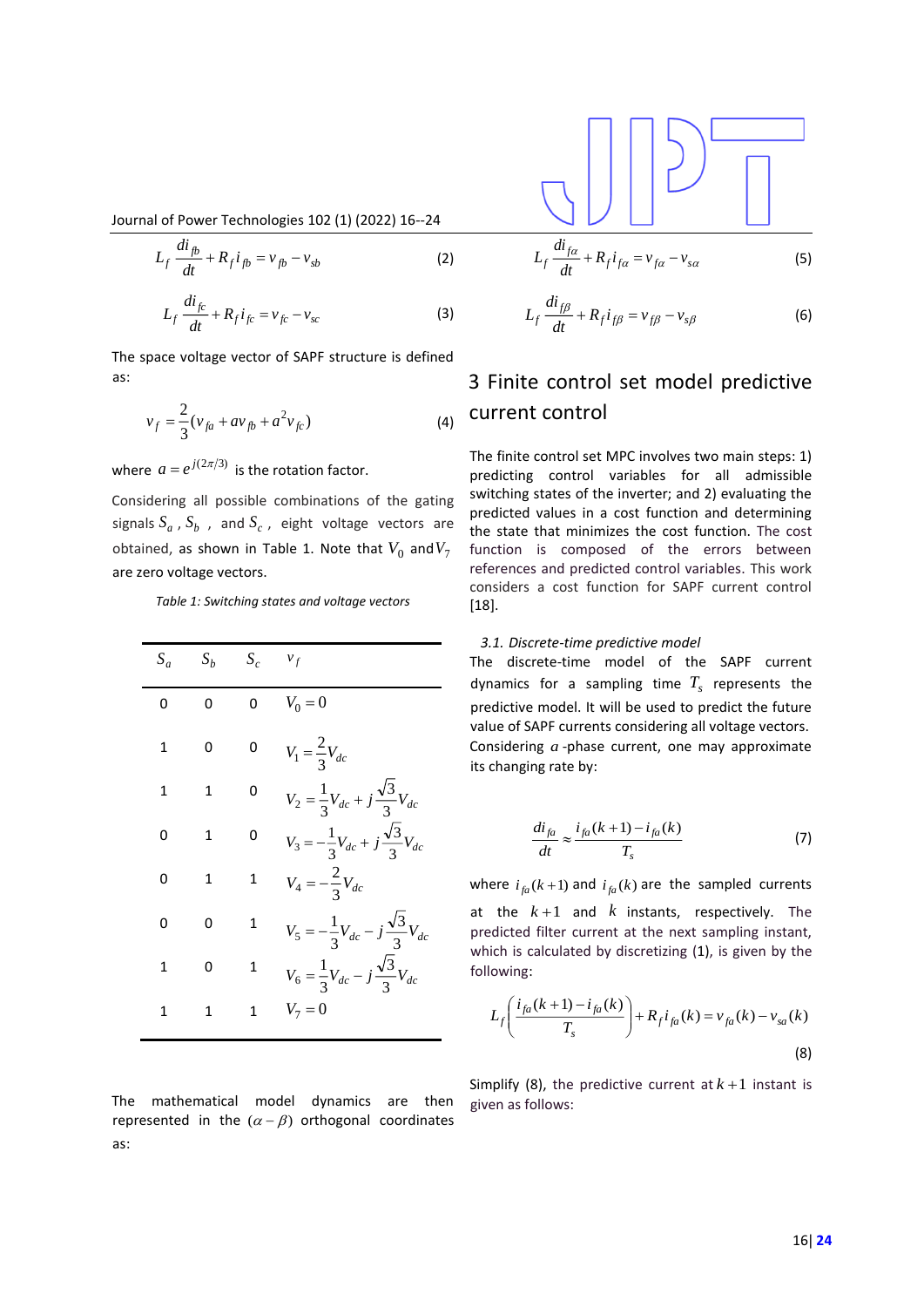β

Journal of Power Technologies 102 (1) (2022) 17--24

$$
i_{fa}(k+1) = \frac{T_s}{L_f} \Big( v_{fa}(k) - v_{sa}(k) \Big) + \Bigg( 1 - \frac{R_f T_s}{L_f} \Bigg) i_{fa}(k)
$$
\n(9)

### *3.2. Conventional FCS-MPC*

The main control objective of current predictive control is to track reference current. The cost function of the current predictive control can be defined as:

$$
g = \left| i_{f\alpha}^*(k+1) - i_{f\alpha}^P(k+1) \right| + \left| i_{f\beta}^*(k+1) - i_{f\beta}^P(k+1) \right|
$$
\n(10)

where  $i_{fa}^p(k+1)$  and  $i_{f\beta}^p(k+1)$  are the real and imaginary components of the predicted SAPF current which are obtained by using the system model;  $i_{fa}^*(k+1)$  and  $i_{f\beta}^*(k+1)$  are the real and imaginary components of the reference current which will be explained in detail in the following section.

During each sampling period, the switching state that generates the minimum value of *g* is selected from eight possible function values. In other words, a conventional FCS-MPC of SAPF requires eight calculations and evaluation for all these eight voltage vectors. These calculations are computationally expensive and need powerful hardware.

#### *3.3. Proposed FCS-MPC with VOT*

( $k = 1$ )  $\frac{1}{L_f} \int_{y_1(k)}^{x_2(k)} y_2(k) - v_{10}(k) \frac{1}{r} \left[1 - \frac{\frac{K_f(k)}{L_f}}{L_f}\right]_{y_2(k)}$ <br>
Conversional ratio of started current predictions<br>
(a) the treats relations control can be<br>
(a) the track relations control can be<br>
(a) One of the major drawbacks in conventional FCS-MPC is the evaluation of all possible voltage vectors of the VSI, which lead to a high computational burden and limits the sampling frequency. To overcome this problem a simplified FS-MPC has been introduced in [16, 17]. In the proposed strategy, the number of possible voltage vectors can be reduced to four, as it will be shown latter. Therefore, the computational load of the control algorithm will be clearly reduced. To explain vector selection based on the vector operation technique, the whole  $(\alpha - \beta)$  plane is divided into six sectors, as shown in Figure 2.



*Figure 2: Voltage vectors in the complex plane*

According to the sign of the grid voltages (positive or negative), the selection of four possible voltage vectors in each sector are chosen. As shown in Figure 3, for sector 1 ( $0^\circ - 60^\circ$ ) the voltages  $v_{sa}$  and  $v_{sc}$ have the same sign, and consequently the high frequency phase-legs are  $a$  and  $c$  . As a consequence, the inactive phase leg will be phase-leg



*Table 2: Pre-selection voltage vectors for each sector Figure 3: Three-phase grid voltages and sixty degrees sectors*

| Sector                      | $v_{sa}$ | $v_{sb}$ | $v_{sc}$ | $S_a$ | $S_b$ | $S_c$ | $v_f$                |
|-----------------------------|----------|----------|----------|-------|-------|-------|----------------------|
| $0^\circ - 60^\circ$        | +        |          | +        | x     | 0     | Χ     | $V_0, V_1, V_5, V_6$ |
| $60^\circ - 120^\circ$      | +        |          |          | 1     | x     | x     | $V_1, V_2, V_6, V_7$ |
| $120^{\circ} - 180^{\circ}$ |          |          |          | x     | x     | 0     | $V_0, V_1, V_2, V_3$ |
| $180^{\circ} - 240^{\circ}$ |          |          |          | x     |       | x     | $V_2, V_3, V_4, V_7$ |
| $240^{\circ} - 300^{\circ}$ |          |          | +        | 0     | x     | x     | $V_0, V_3, V_4, V_5$ |
| $300^\circ - 360^\circ$     |          |          | +        | x     | x     | 1     | $V_4, V_5, V_6, V_7$ |

Finally, the objective of the proposed FCS-MPC with VOT can be obtained by evaluating the cost function for all sectors. The overall control system is illustrated in Figure 4.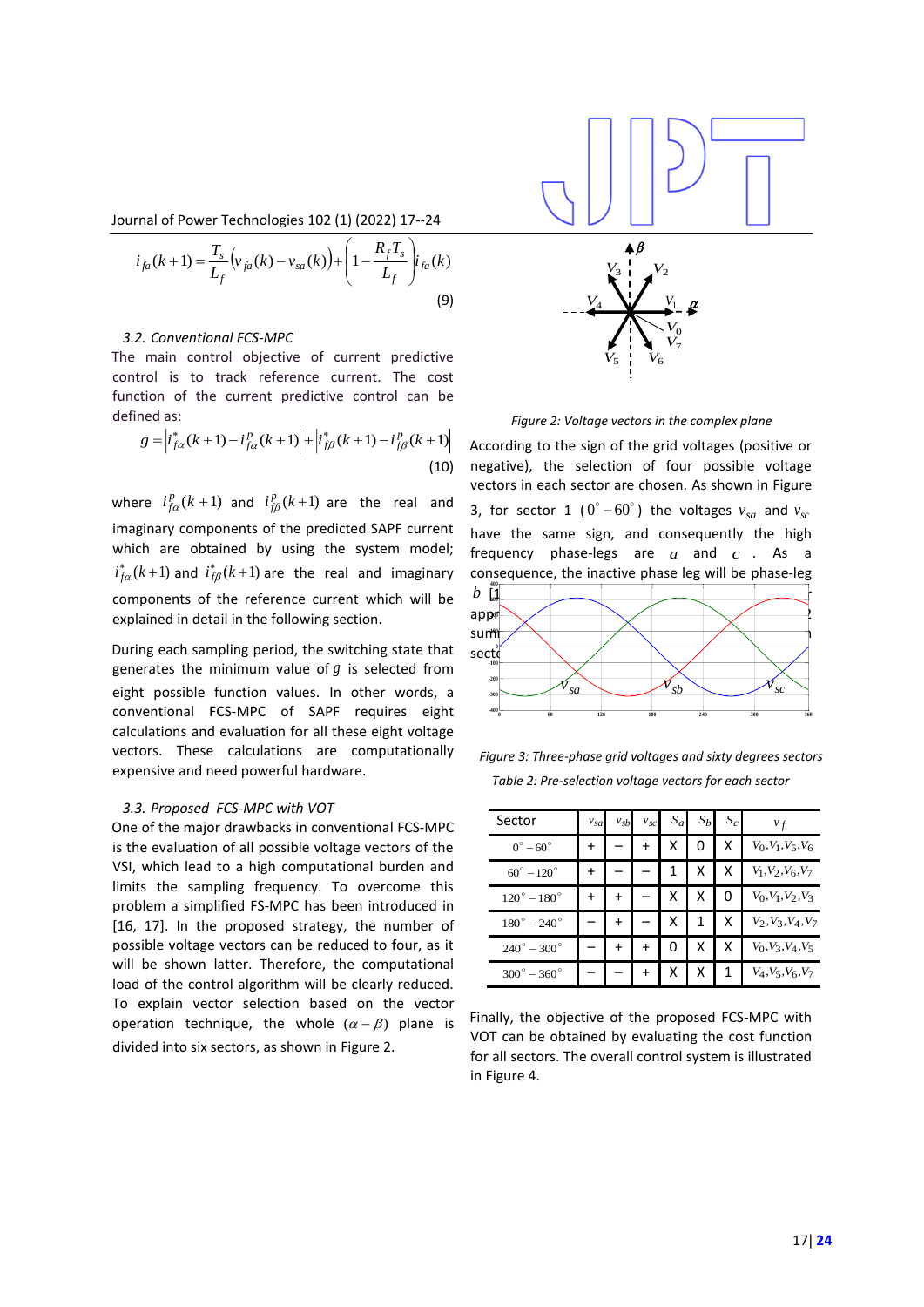

Journal of Power Technologies 102 (1) (2022) 18--24



*Figure 4: Control block diagram of FCS-MPC with VOT for SAPF*

## 4 Reference current generation

In this paper, the reference current signal is derived from the measured quantities by using the modified instantaneous power theory. The main steps of this method are summarized in the diagram of Figure 5. In this scheme, the Concordia transformation can be expressed for a three phase system (nonlinear load current and grid voltage) as follows:

$$
\begin{bmatrix} i_{L\alpha} \\ i_{L\beta} \end{bmatrix} = \sqrt{\frac{2}{3}} \begin{bmatrix} 1 & -\frac{1}{2} & -\frac{1}{2} \\ 0 & \frac{\sqrt{3}}{2} & -\frac{\sqrt{3}}{2} \end{bmatrix} \begin{bmatrix} i_{L\alpha} \\ i_{L\beta} \end{bmatrix}
$$
\n
$$
\begin{bmatrix} v_{s\alpha} \\ v_{s\beta} \end{bmatrix} = \sqrt{\frac{2}{3}} \begin{bmatrix} 1 & -\frac{1}{2} & -\frac{1}{2} \\ 0 & \frac{\sqrt{3}}{2} & -\frac{\sqrt{3}}{2} \end{bmatrix} \begin{bmatrix} v_{s\alpha} \\ v_{s\beta} \end{bmatrix}
$$
\n(12)

Therefore, the load currents in  $(\alpha - \beta)$  axis can also be decomposed into  $(dc)$  and  $(ac)$  components as follows:

$$
\begin{cases}\ni_{L\alpha} = i_{L\alpha(dc)} + i_{L\alpha(ac)} \\
i_{L\beta} = i_{L\beta(dc)} + i_{L\beta(ac)}\n\end{cases}
$$
\n(13)

Then, the high selectivity filter extracts the fundamental components directly from the currents in the  $(\alpha - \beta)$  axis. After that, the  $(\alpha - \beta)$  harmonic components of the load currents are computed by subtracting the HSF input signals from the corresponding outputs.

This approach can be expressed as follows [19, 20]:

$$
\begin{bmatrix} i_{L\alpha(dc)}(s) \\ i_{L\beta(dc)}(s) \end{bmatrix} = \frac{K}{s} \begin{bmatrix} i_{L\alpha}(s) - i_{L\alpha(dc)}(s) \\ i_{L\beta(s)} - i_{L\beta(dc)}(s) \end{bmatrix} + \frac{2\pi f_c}{s}
$$
\n
$$
\begin{bmatrix} -i_{L\beta(dc)}(s) \\ i_{L\alpha(dc)}(s) \end{bmatrix}
$$
\n(14)

where  $K$  is a constant gain parameter and  $f_c$  is the cutoff frequency.

On the other hand, under non-ideal conditions, grid voltage in  $(\alpha - \beta)$  frame can actually be decomposed into (*dc*) and (*ac*) components as follows:

$$
\begin{cases}\nv_{s\alpha} = v_{s\alpha(dc)} + v_{s\alpha(ac)} \\
v_{s\beta} = v_{s\beta(dc)} + v_{s\beta(ac)}\n\end{cases}
$$
\n(15)

The transfer function of HSF for grid voltage can be summarized as follows:

$$
\begin{bmatrix} v_{s\alpha(dc)}(s) \\ v_{s\beta(dc)}(s) \end{bmatrix} = \frac{K}{s} \begin{bmatrix} v_{s\alpha}(s) - v_{s\alpha(dc)}(s) \\ v_{s\beta}(s) - v_{s\beta(dc)}(s) \end{bmatrix} + \frac{2\pi}{s} \begin{bmatrix} -v_{s\beta(dc)}(s) \\ v_{s\alpha(dc)}(s) \end{bmatrix}
$$
\n(16)

 The instantaneous active and reactive power is represented as follows:

$$
\begin{bmatrix} p_{(ac)} \\ q_{(ac)} \end{bmatrix} = \begin{bmatrix} v_{sa(dc)} & v_{s\beta(dc)} \\ -v_{s\beta(dc)} & v_{sa(dc)} \end{bmatrix} \begin{bmatrix} i_{La(ac)} \\ i_{L\beta(ac)} \end{bmatrix}
$$
 (17)

where  $p_{(ac)}$  and  $q_{(ac)}$  represent the distorted  $(ac)$ components of instantaneous real and imaginary powers, respectively.

Therefore, the reference currents in the  $(\alpha - \beta)$ frame are obtained by:

$$
\begin{bmatrix} i_{\alpha}^* \\ i_{\beta}^* \end{bmatrix} = \frac{1}{v_{s\alpha(dc)}^2 + v_{s\beta(dc)}^2} \begin{bmatrix} v_{s\alpha(dc)} & -v_{s\beta(dc)} \\ v_{s\beta(dc)} & v_{s\alpha(dc)} \end{bmatrix} \begin{bmatrix} p_{(ac)+}p_c \\ q \end{bmatrix}
$$
\n(18)

where  $p_c$  is an active power required for regulating DC bus voltage.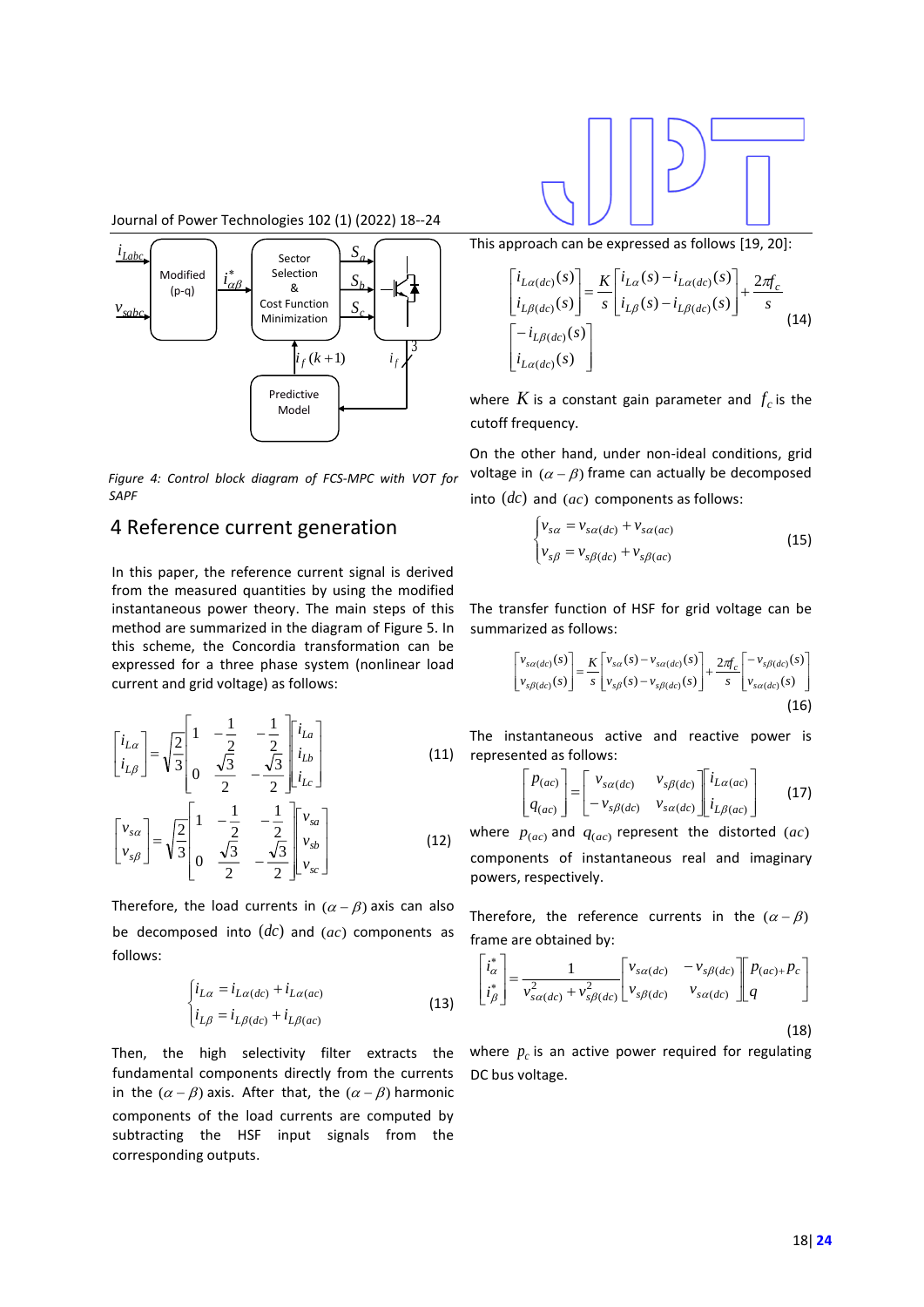

*Figure 5: Block diagram of modified (p-q) theory*

## 5 Simulation results and analysis

Simulations are carried out in Matlab/Simulink software and the proposed FCS-MPC strategy is implemented and evaluated. The main purpose of the simulation is to test control law performance under the following four different aspects: 1) steady-state performance of the SAPF under the balanced condition of the grid voltages; 2) performance of the SAPF under the unbalanced condition of the grid voltages; 3) performance of the SAPF under the distorted condition of the grid voltages; and 4) performance of the SAPF during load change. The main system parameters are presented in Table 3.

|  | Table 3: Design specifications of SAPF |  |
|--|----------------------------------------|--|
|--|----------------------------------------|--|

| Parameter          | Value            |  |  |
|--------------------|------------------|--|--|
| Grid voltage       | 220 V            |  |  |
| Grid resistor      | $0.1 \Omega$     |  |  |
| Grid inductance    | $0.5$ mH         |  |  |
| Grid frequency     | 50 Hz            |  |  |
| Load AC resistor   | 1.2 $m0$         |  |  |
| Load AC inductance | $0.3 \text{ mH}$ |  |  |
| DC voltage         | 800 V            |  |  |
| DC capacitor       | 3300 µF          |  |  |
| Filter resistor    | 5 m $\Omega$     |  |  |
| Filter inductance  | 5 mH             |  |  |
| Load resistor      | 40 $\Omega$      |  |  |
| Load inductor      | 50 mH            |  |  |
| Sampling frequency | 40 kHz           |  |  |

## *5.1 Steady-state performance of the SAPF under the balanced condition of the grid voltages*

Figure 6 shows the main SAPF waveforms of the proposed method when the grid voltage is sinusoidal and balanced. The grid voltages ( $v_{sabc}$ ), load currents  $(i_{\mathit{Labc}})$  , grid currents,  $(i_{\mathit{subc}})$  and filter currents  $(i_{\text{fabc}})$  are depicted there.



*Figure 6: Simulation results of SAPF under balanced sinusoidal grid voltage: (a) three-phase grid voltages, (b) load currents, (c) grid currents, (d) filter currents*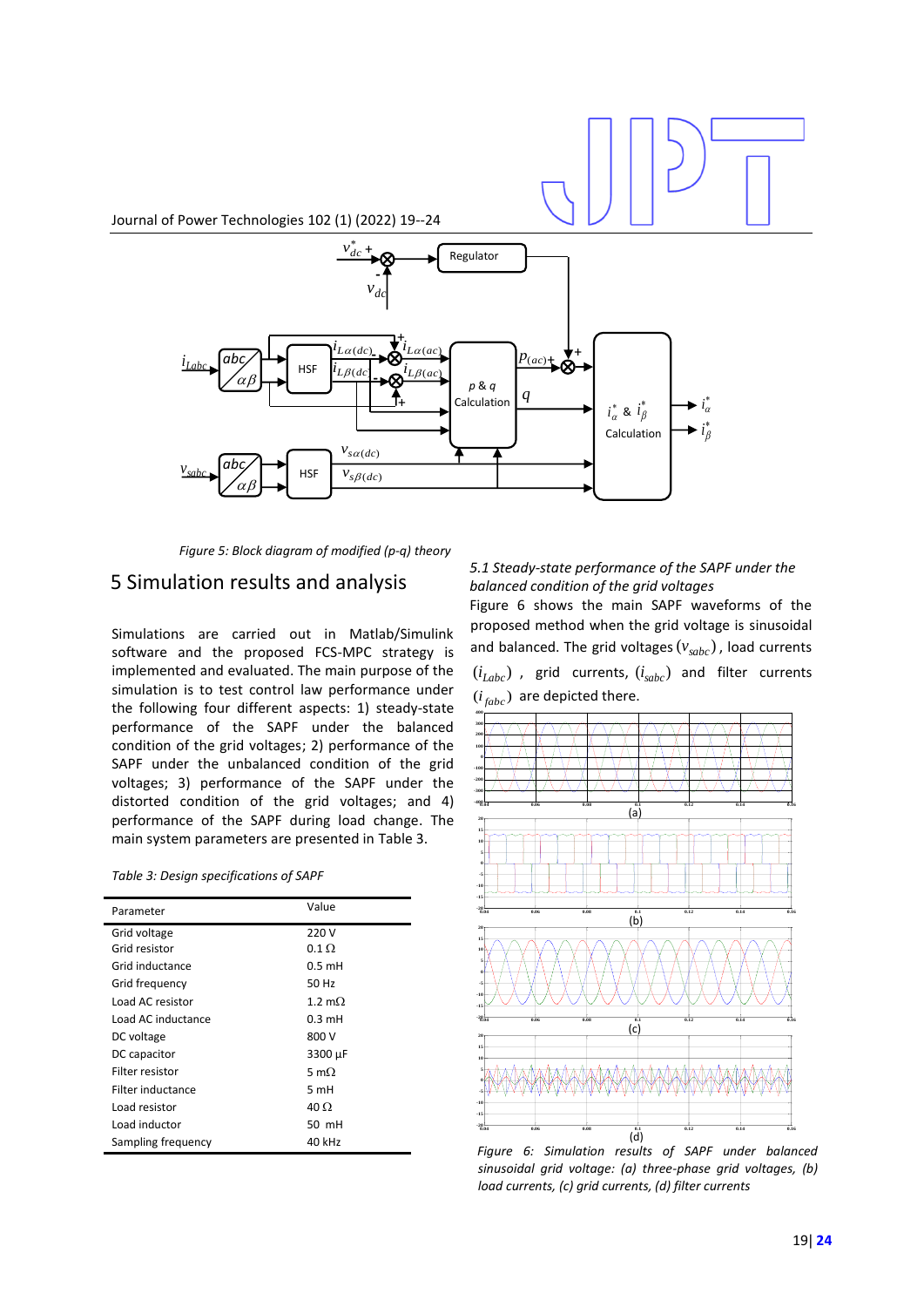## Journal of Power Technologies 102 (1) (2022) 20--24

It can be seen from the waveform of the load current that its harmonic content is high. After compensation, the waveform of the grid current is approximately sinusoidal and in phase with the grid voltage.

Figure 7 illustrates the harmonic spectrum of the grid current before and after filtering. It confirms that the proposed FCS-MPC compensates the total harmonic distortion of the grid current. The THD of the grid current was reduced from 28.80% before compensation to 1.52% after compensation. Further, the DC-link voltage is maintained at its reference value of 800 V, as shown in Figure 8.



*Figure 7: Harmonic spectrum of phase-a grid current: (a) before compensation, (b) after compensation*



*Figure 8: DC-link voltage*

## *5.2 Performance of the SAPF under the unbalanced condition of the grid voltages*

Figure 9 shows the main SAPF waveforms when the grid voltage is sinusoidal but unbalanced. The RMS values of each phase of the grid voltage are 240V, 220V and 200V respectively.

The proposed method can still make the grid current sinusoidal and balanced. The THD of the grid currents



 $\left(i_{sabc}\right)$  before compensation are respectively 26.42%, 29.41% and 30.88% while after compensation they are 1.56%, 1.61% and 1.70%. The DC-link voltage is also stable and it is maintained near its desired regulated value of 800 V.



*Figure 9: Simulation results of SAPF under unbalanced sinusoidal grid voltage: (a) three-phase grid voltages, (b) load currents, (c) grid currents, (d) filter currents, (e) DC-link voltage*

## *5.3 Performance of the SAPF under the distorted condition of the grid voltages*

Figure 10 shows the behavior of the SAPF under nonsinusoidal voltage grid condition. In this case the grid voltage is not sinusoidal and includes a 7th harmonic component (THDv= 14.29%). The THD of the grid current under this condition is 3.24% after filtering. The simulation results verify the effectiveness and performances of the proposed method under distorted grid voltages. Notice that the grid currents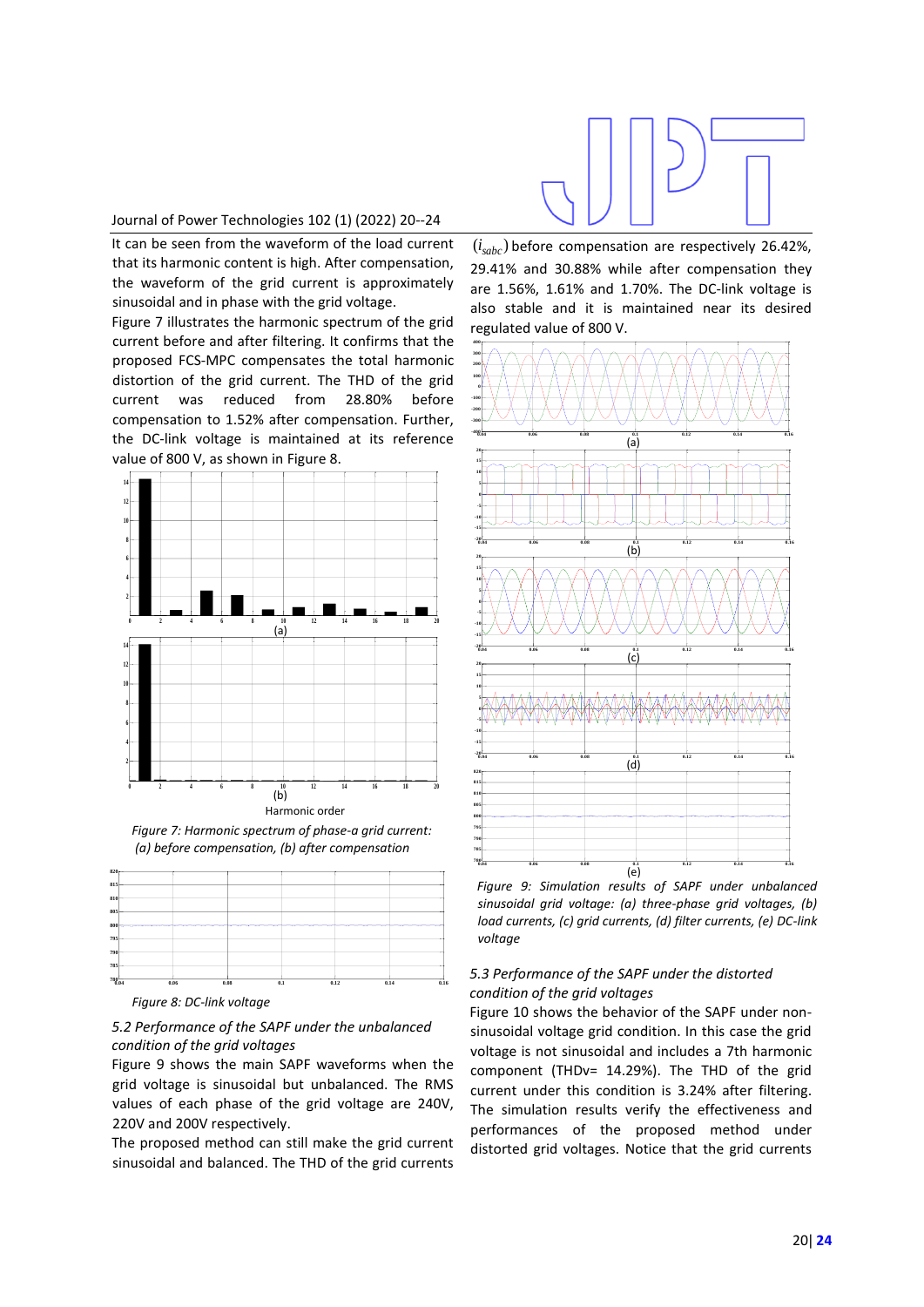## Journal of Power Technologies 102 (1) (2022) 21--24

after compensation are almost sinusoidal and balanced.



*Figure 10: Simulation results of SAPF under distorted*  (e) **0.04 0.06 0.08 0.1 0.12 0.14 0.16** *sinusoidal grid voltage: (a) three-phase grid voltages, (b) load currents, (c) grid currents, (d) filter currents, (e) DC-link voltage*

### *5.4 Performance of the SAPF during load change*

To study the dynamic performance of the proposed FCS-MPC with VOT, the system has been simulated under a 100% step change in the load current. The Figure 11 shows the simulation results under dynamic load conditions. These waveforms show the dynamic capability of SAPF to compensate harmonic currents of the load under this sudden variation in the load.

Based on all the results obtained from numerical simulations, it is shown that the proposed FCS-MPC confirms that the grid current is almost sinusoidal and balanced after compensation.



*Figure 11: Performance of SAPF during load change: (a) load currents, (b) grid currents, (c) filter currents, (d) DC-link voltage*

## 6 Conclusion

This paper presents an FCS-MPC strategy for a threephase shunt active power filter with vector operation technique. The FCS-MPC with VOT approach is introduced to select the optimal vector, which requires only four voltage vectors to be predicted instead of all of the voltage vectors. As a result, the computation time of the proposed method is significantly reduced, compared to the traditional FCS-MPC strategy. The effectiveness of the proposed method was validated using Matlab/Simulink software. The simulation results demonstrate the effectiveness of the proposed control algorithm for various operating conditions, such as unbalanced or distorted grid voltages.

## References

[1] Mesbahi N, Ouari A, Ould Abdeslam D, Djamah T, Omeiri A. Direct power control of shunt active